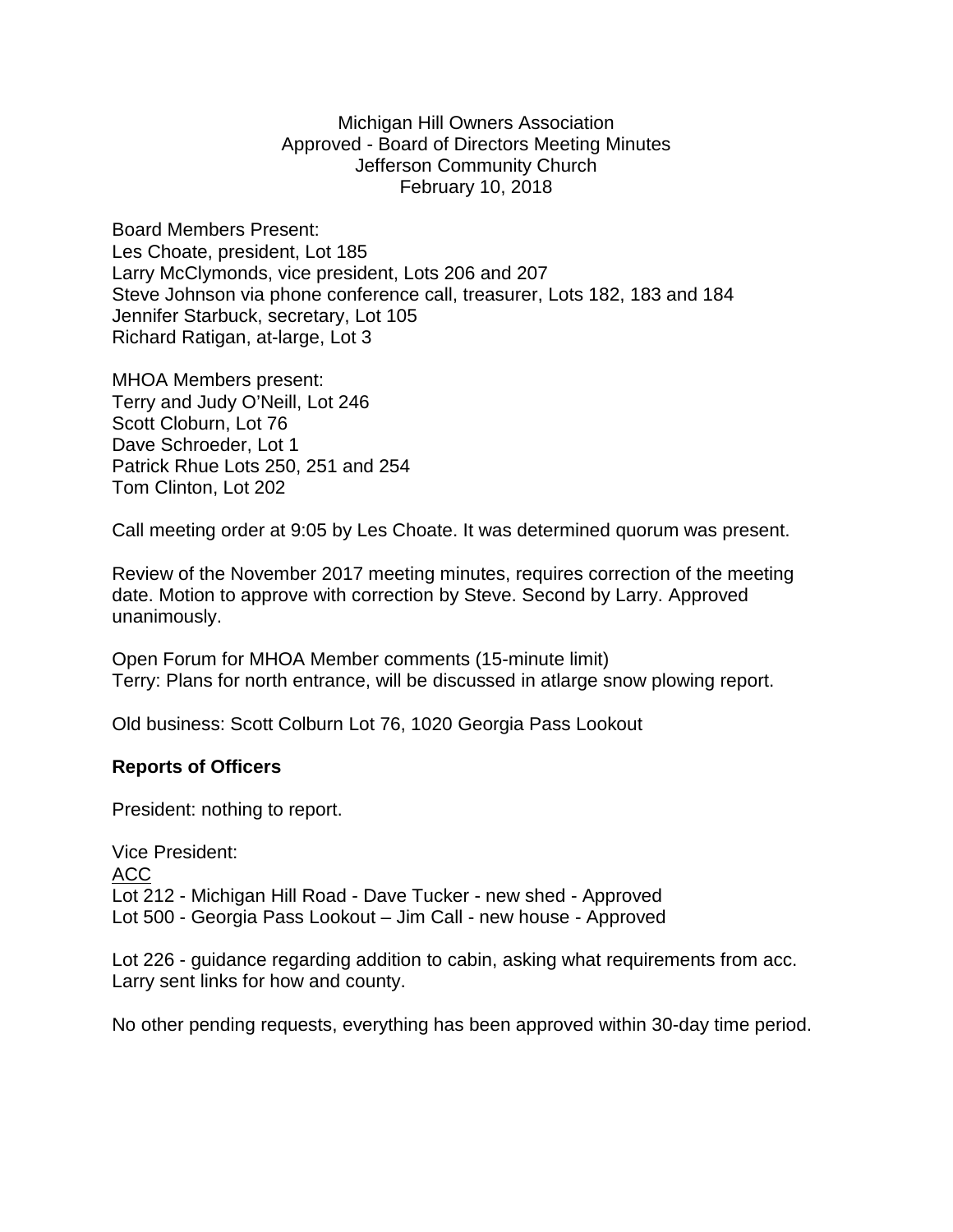## Atlarge: Snow Plowing North entrance. Is it worth keeping open, effort and time, does that justify costs?

Steve: we were keeping it open this year to see if it was worth the cost., effort. keep it open this year. The only issue is the 6-inch threshold to go out and plow. I've been getting complaints about over-plowing. Suggests the snow plow guys don't go out until board member call them. Plan is to alternate calling Patrick and Terry. County doesn't go out until 7 or 7:30. If they don't do the county roads, there's no reason to get off hill.

Les: As a board we have to decide what is the proper procedure. We've heard good commentary. We need to determine, instead of letting drivers decide. Someone needs to check roads after storm. In past, like Tom, we used to call out drivers. To me, it makes sense for Steve to call out the drivers. People will call board

Steve: After a storm, they need to go up and plow. After that if I see something, I can drive different ways when I come home. I can call one or two of the drivers to go out. Alternate? I like both drivers going out to look out for each other. Richard: What is the policy on drifting snow.

Larry: We're going to plow at 6 inches, less than that it's by call only.

Patrick. When I drive around in my own truck. I can see where bad spots are, I 'll call Steve and ask if i can hit it. Then rotate with Terry.

The board will call out plow drivers. If drivers see drifting or other issues call Steve.

Complaint: 6.5' plow blade on white truck is inadequate. Need to look at 7.5' or wider blade for replacement.

Les: We don't want to waste a lot of money on white truck. My take is 13.5 miles of roads; it still takes a large equipment to clear roads. We talked about front end loader, maybe a heavier(municipal) 4-wheel drive truck with large 10' blade would be more effective in keeping north end open. We've toyed with adding another vehicle. IF not, we need to replace the blade

Tom: I have a loader but historically we've always used trucks, 95 percent of the time it was done with trucks. Two trucks will keep those roads open.

Steve: *We have the grader*, so it shouldn't be a problem. Let us know if it needs to be widened. Grader has a wing on it. The issue of widening the road with the truck, I don't see this as an issue. *I widened the roads last year 5 times*.

Patrick Rhue our new snow plow driver addition is also a heavy equipment operator. Patrick will look in to finding a used 7.5-foot blade for the white truck and report back to the board.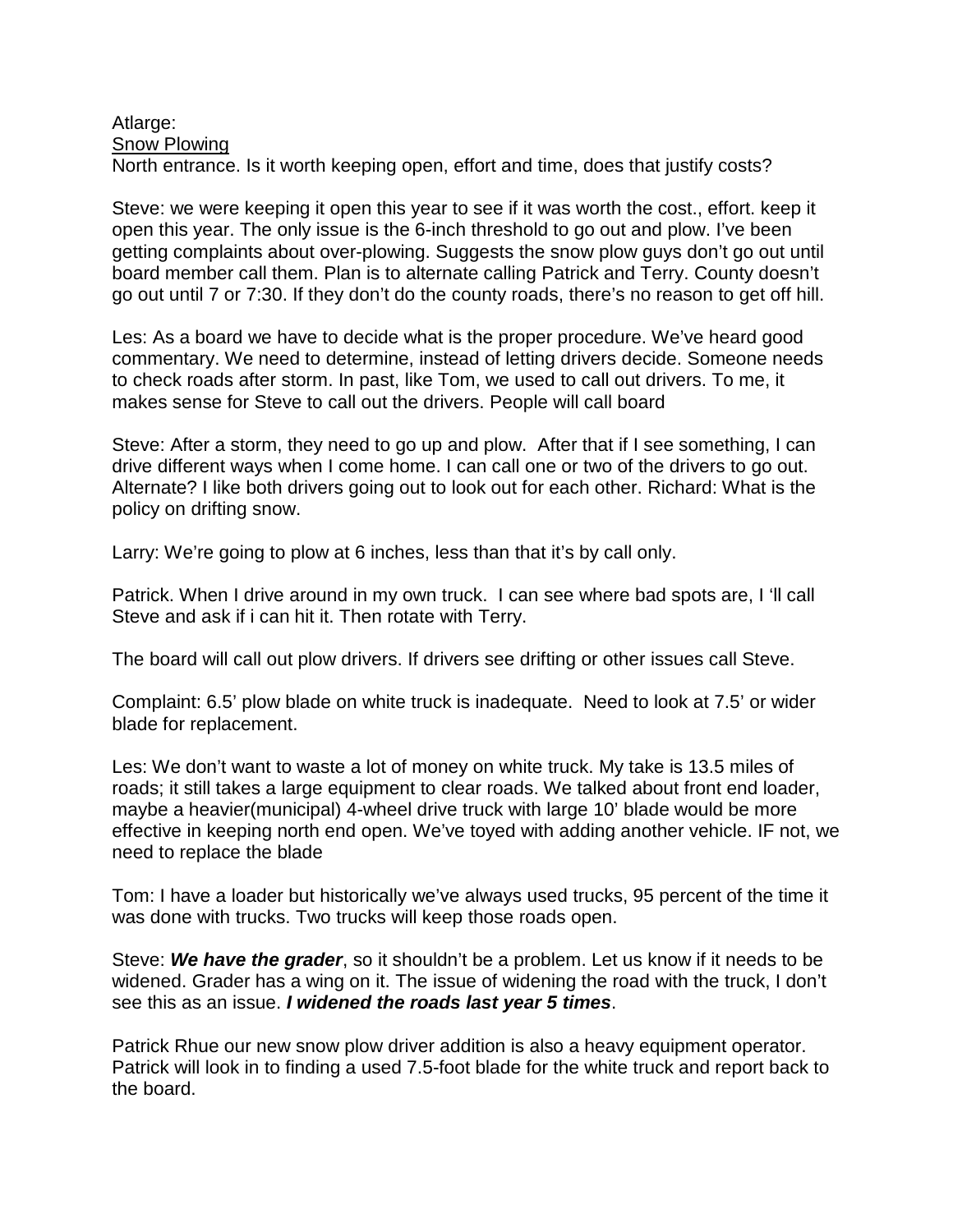# Internet Upgrade

Fiber put in on two drops, one Georgia Pass Lookout near Fremont Knoll and the other at Selkirk and Michigan Hill Road. The installation damaged our roads. We submitted a proposal for \$5600 that includes fixing damaged roads by regrading and adding gravel. The county holds permit, company can come back and do it, if they don't pay us \$5600 to do it.

The fiber boxes will connect to existing copper lines on the hill, hopeful be connected this spring.

## Burn Pit

Last year's burn permit expired because of weather and Jefferson-Como not being able to support the burn. Richard will reapply for 2018 burn permit. Fuel tanks will be moved further from the burn pit area.

Jefferson – Como fire has three paid firefighters, just lost one and required to have at least 7 firefighters. Once our large pile is burned, MHOA will be able to burn smaller ones (20 feet by 20 feet) with only notice/permit from Jefferson-Como Fire.

# Augmentation Pond

Valve repair is on hold until spring. \$14,000 is budgeted. Will drain pond, see what we have to work with. No fish this year because of work.

Treasurer: Savings - \$47,046.28 Checking - \$5,817.45

Few outstanding bills (less \$1,000) and will file a lean for \$112 plus interested for couple of months.

Will be sending out annual dues statements, first of April.

## Proposed Budget

Steve present a draft budget for review with a \$3,500 deficit.

Review - Burn pit: \$500 isn't enough, raised to \$2,500 should we incur charges for burn pit and pond change to \$12,000.

Larry: last two years, showed deficit, but we had a positive. Similar in 2017 Additional income last year from each home sale that netted additional \$100 (required documentation paperwork fee).

Reviewed the reserve study which is primarily for replacement of key assets – pond valve, plow trucks and grader. Added current value of grader and plow trucks and applied to reserve.

Larry: Move to accept budget as proposed with changes, Steve seconded. Approved unanimously by board, final approval will be at annual membership meeting in June.